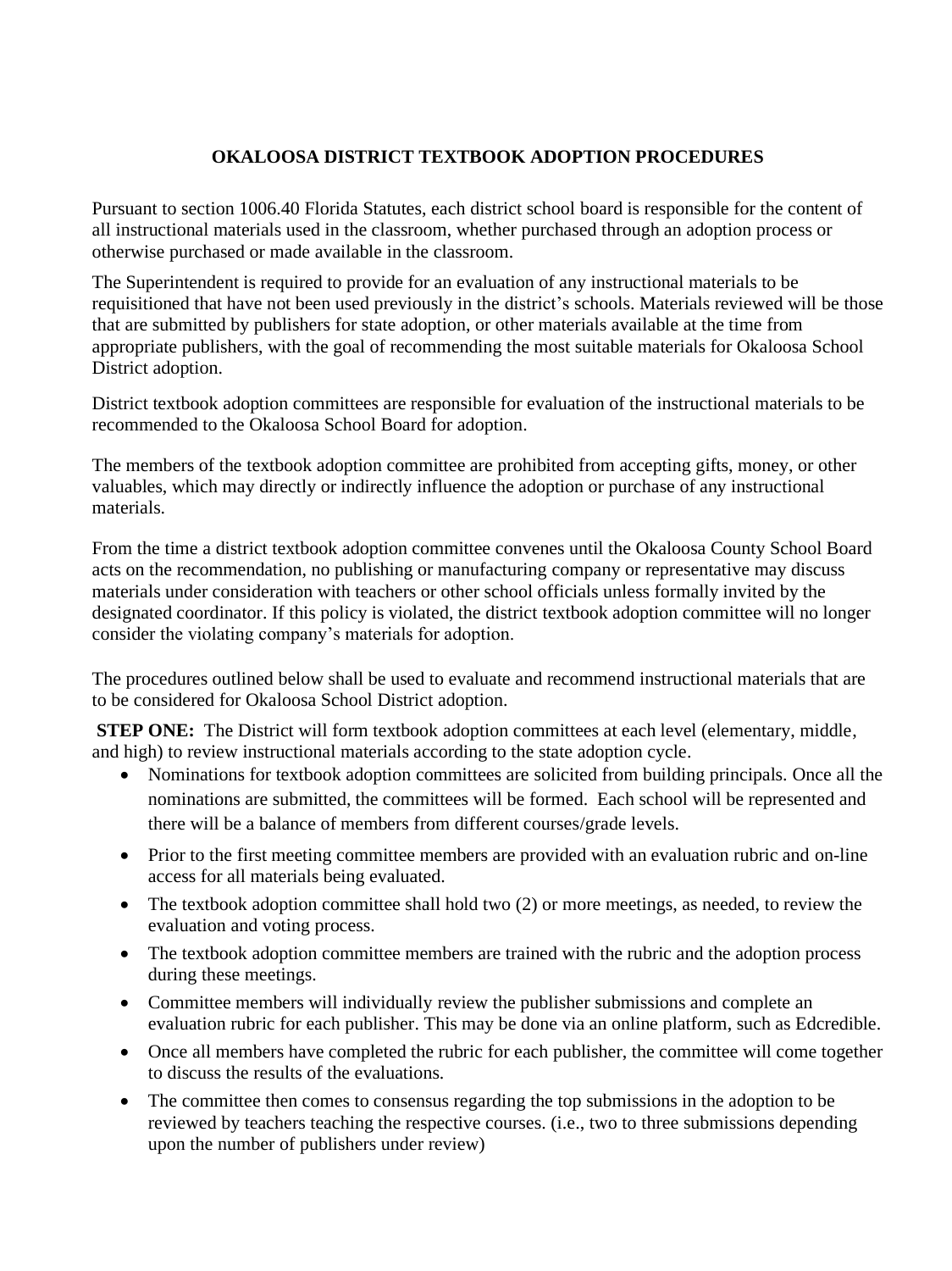- Links to publisher preview sites are posted on the Okaloosa County School District Website for all teachers, administrators, and the public to review.
- A publishers' meeting may be scheduled. The selected publishers present their materials in a centralized location. Attendees have an opportunity to view materials and ask questions. These presentations are open to teachers, administrators, and the public.

**STEP TWO:** Once the top submissions are determined, the process moves to the school level. The district textbook adoption committee members from their respective schools are responsible for the voting process at their respective schools.

- Samples from the publishers being considered are sent to schools for additional review and discussion.
- A video of the publishers' presentation is available to the school committee members in the event that a teacher or administrator is unable to attend the school-based information presentation.
- Committee members, the department chairperson, and/or the principal must hold an informational school-based presentation. Teachers must sign in to document attendance.
- Only individuals who teach the course and have attended the presentation, viewed the video presentation, or reviewed all of the textbooks are eligible to vote.
- Teachers must sign a roster to indicate that they have voted. The district textbook adoption committee member must save all ballots and sign in sheets.
- The district textbook adoption committee member in each school is responsible for the voting process at that school He or she gathers the teachers' ballots to tabulate. This may be done electronically; however, the number of votes for each publisher must be available. Each school has **one (1)** vote, based on the majority of tabulated votes. The results and completed ballots are sent to the district coordinator in charge of the textbook adoption. (In case of a tie, the decision will be based the number of individual votes cast.)
- The district coordinator tabulates all ballots, and a final single adoption recommendation is made to the School Board.

**STEP THREE:** Prior to the adoption of materials by the School Board, the following will take place:

- A publicly noticed School Board public hearing will include an opportunity for comment on the recommended materials. The notice must specifically state which materials are being reviewed and the manner in which instructional materials can be accessed for public review.
- Preview samples of the recommended materials shall be available for access on-line through the Okaloosa County School District Website by the public at least twenty (20) days prior to the school board meeting and public hearing. This process must include reasonable safeguards against the unauthorized use, reproduction, and distribution of materials considered for adoption.
- Once the materials are adopted by the School Board, a parent or resident of the county may contest the adoption of a specific instructional material by filing a petition within thirty (30) calendar days after the adoption by completing a Citizen's Request for Reconsideration of Educational Materials form (MIS 1065).
	- o Within thirty days (30) after the conclusion of the thirty (30) day contest period, the School Board will schedule at least one (1) public hearing on all petitions to be heard before an unbiased and qualified hearing officer. The hearing officer may not be an employee or an agent of the school district.